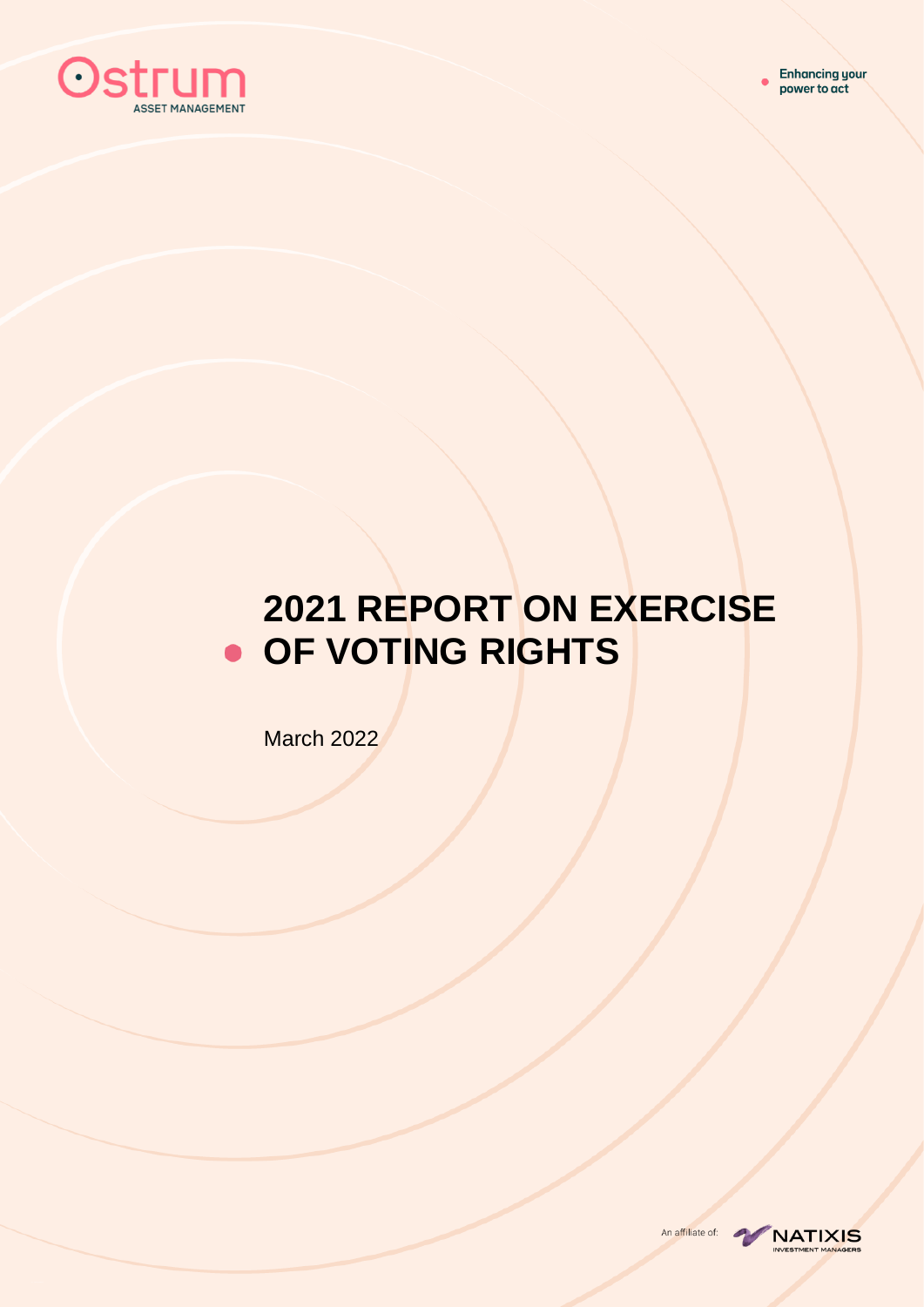## **CONTENTS**

| 1. EXERCISE OF VOTING RIGHTS BY OSTRUM |    |
|----------------------------------------|----|
| 1.1. Overall framework                 | 4  |
| 1.2. Overview of votes                 | 5  |
| 1.3. Issuer dialogue                   | 14 |

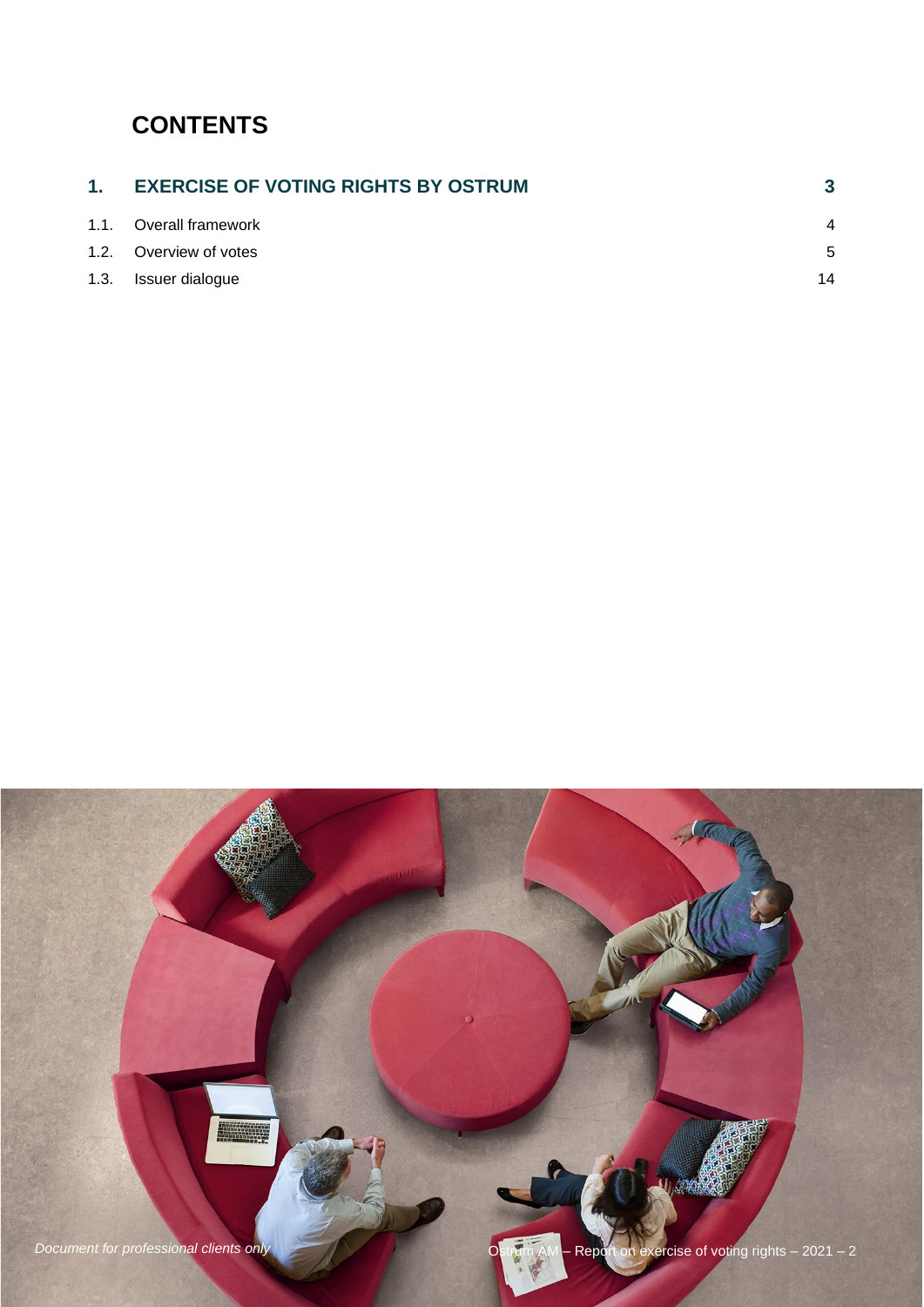# <span id="page-2-0"></span>**1. EXERCISE OF VOTING RIGHTS BY OSTRUM**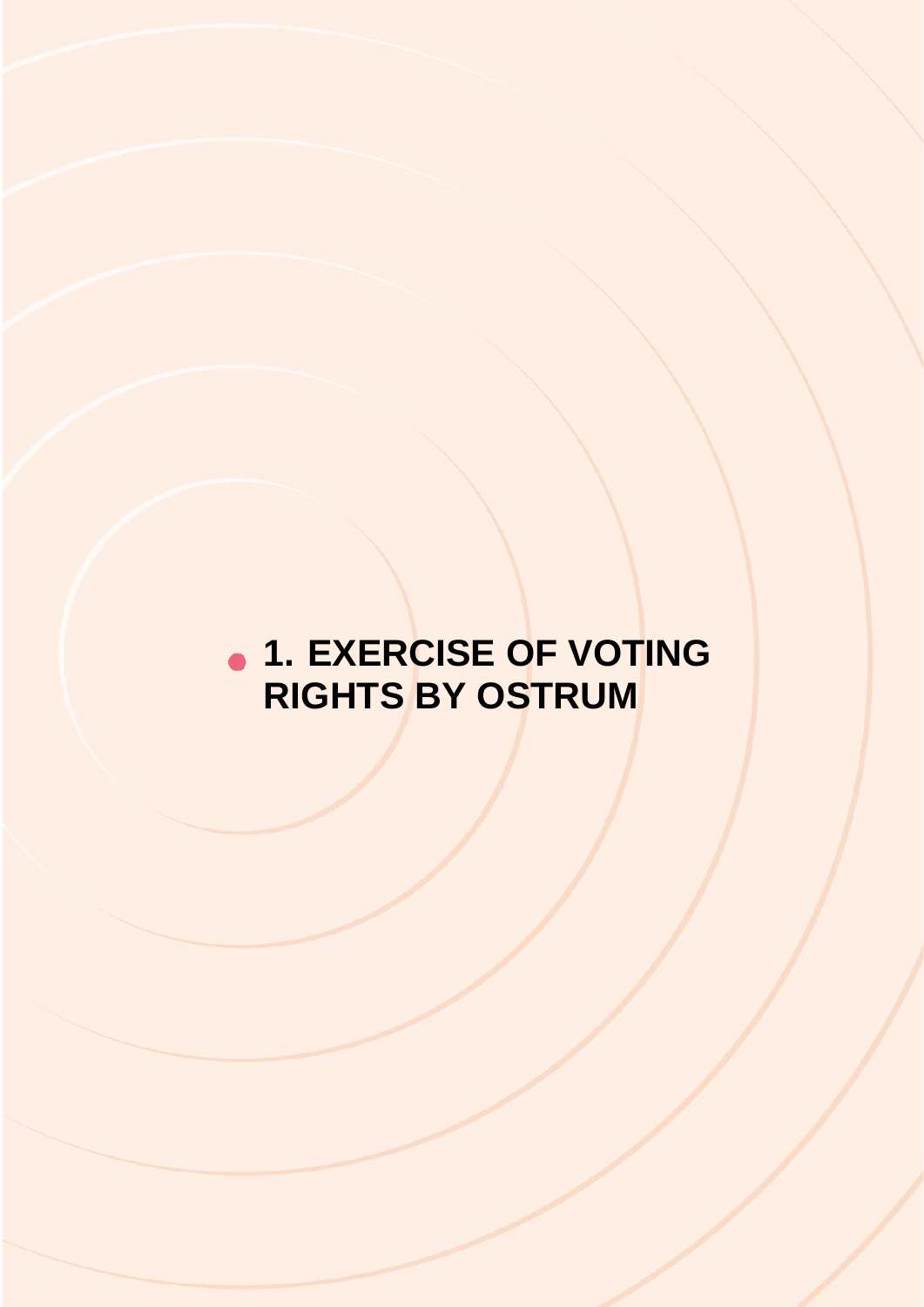## <span id="page-3-0"></span>**1.1. OVERALL FRAMEWORK**

As an asset management company, Ostrum Asset Management believes that it has a fiduciary responsibility and duty of stewardship towards its unit-holders to monitor changes in the value of their investments and exercise the ownership rights on the securities held in the portfolios it manages. Ostrum therefore conducts its voting duties with the sole interests of its unit-holders in mind.

#### **a. Voting policy**

Ostrum set out a voting policy in 1998<sup>1</sup> stipulating its guiding principles when exercising voting rights at shareholder meetings. These principles set out in the voting policy aim to define the framework for independently analyzing proposed resolutions submitted on the one hand, and exercising voting rights in an informed manner and solely in the interest of our unit-holders on the other. We revise these principles on a yearly basis to take account of applicable corporate governance practices, as well as changes in regulation throughout the year.

Link to voting policy: <https://www.ostrum.com/en/statutory-documents#commitments-with-regard-to-voting-policy->

#### **b. Ostrum's voting process set-up**

Ostrum's voting process involves two separate aspects:

- Analysis of resolutions: this is conducted with the support of Ostrum's analysts-fund managers and a voting service provider in accordance with the principles set out in Ostrum's voting policy, which is approved by its Executive Committee. To ensure strict implementation of the voting policy, Ostrum has set up a voting committee, supervised by the Head of Insurance-related Management in charge of ruling on resolutions that present a specific challenge – in terms of content of the proposal or the outcome of the detailed analysis – or where there are no set principles outlined in the voting policy.
- Exercise of voting rights: this is conducted by Ostrum's Flow Middle Office, which is also in charge of the relationship with service providers and custodians.

#### **c. Breakdown of votes at shareholder meetings**

A voting summary platform is accessible directly from the Ostrum website and provides detailed information on all Ostrum's votes on the resolutions put forward at shareholder meetings for the range of companies in our funds where we have voting rights. Complying with AMF requirements as outlined in article 319-22 of its General Regulation, this platform can be freely viewed by all:

<https://vds.issgovernance.com/vds/#/MTEyODk=/>

<sup>1</sup>Ostrum Asset Management was created by the separation of Ostrum AM's fixed-income and equity investment management operations into a separate subsidiary on October 1, 2018 (registered on the Paris Trade and Companies Register under number 329 450 738, previously Natixis Asset Management). Natixis Asset Management was created by the merger of two leading French asset managers in June 2007, Natexis Asset Management and Ixis Asset Management. Natexis Asset Management was the Banque Populaire Group's asset management firm and was set up in 1998. Ixis Asset Management was the Caisse d'Epargne Group's asset management company and was founded in 1984.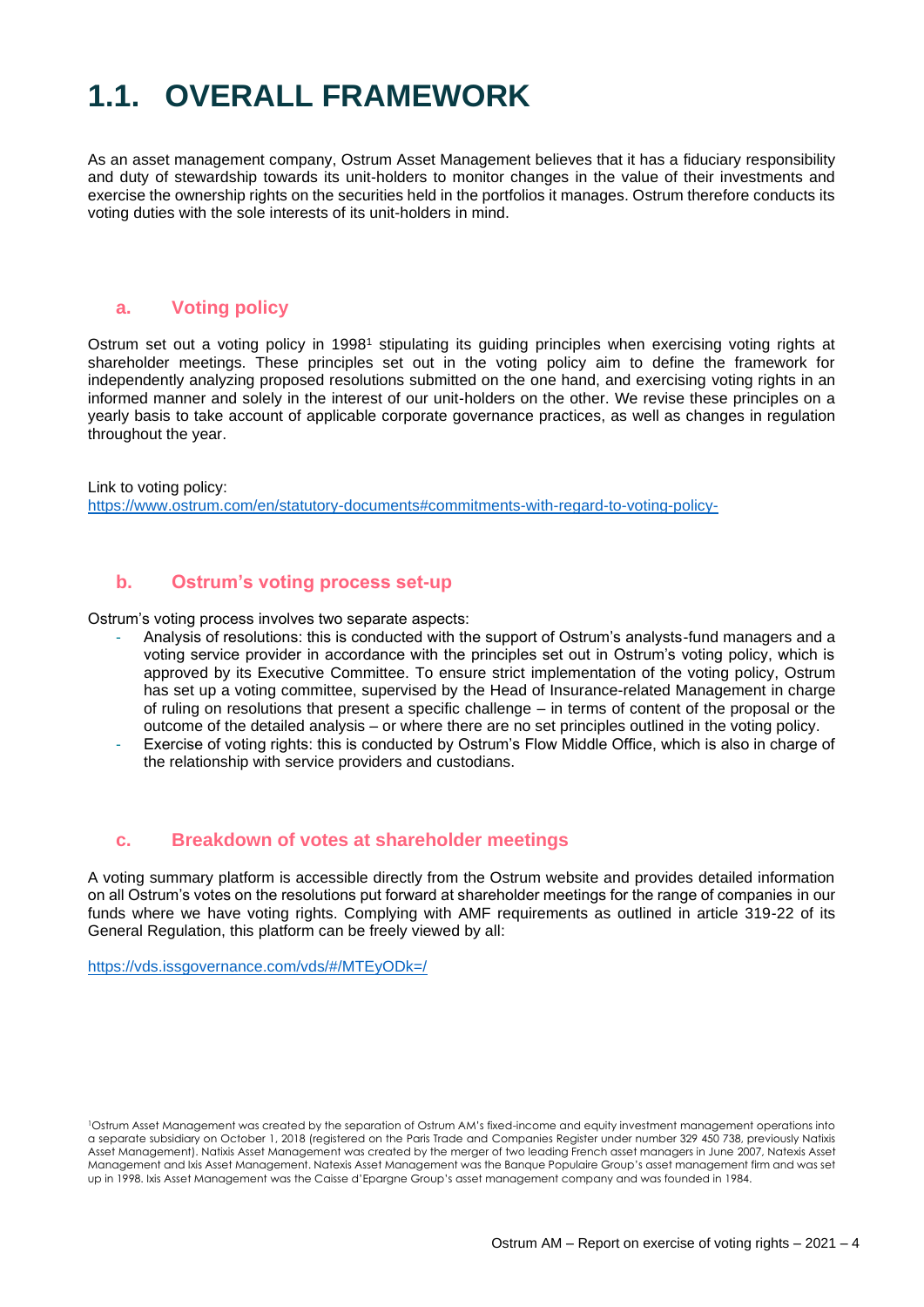## <span id="page-4-0"></span>**1.2. OVERVIEW OF VOTES**

#### **a) Voting scope in 2021**

Ostrum exercised its voting rights as shareholder of securities in the UCITS and AIF it manages and where it holds voting rights, in accordance with AMF regulations on asset management companies' exercise of voting rights (article 319-22 of the General Regulation) and in line with the principles outlined in the company's voting policy.

The voting scope in 2021 covered 111 securities held in eight mandates and UCIs.

126 shareholder meetings were held on the voting scope in 2021 and Ostrum exercised its voting rights during all 126 of them, i.e. 100% of meetings.

### Participation in shareholder meetings:

**100%**

|                       | Breakdown of votes by geographical area (number of shareholder meetings) |                |       |
|-----------------------|--------------------------------------------------------------------------|----------------|-------|
| Country               |                                                                          | No.            | $\%$  |
| Belgium               |                                                                          | 3              | 2%    |
| Finland               |                                                                          | $\overline{2}$ | 2%    |
| France                |                                                                          | 56             | 44%   |
| Germany               |                                                                          | 24             | 19%   |
| Ireland               |                                                                          | 5              | 4%    |
| Italy                 |                                                                          | 9              | 7%    |
| Luxembourg            |                                                                          | 1              | $1\%$ |
| <b>Netherlands</b>    |                                                                          | 16             | 13%   |
| Portugal              |                                                                          | 2              | 2%    |
| Spain                 |                                                                          | $\mathbf{3}$   | 2%    |
| Sweden                |                                                                          | 1              | 1%    |
| Switzerland           |                                                                          |                | $1\%$ |
| <b>United Kingdom</b> |                                                                          | 3              | 2%    |
| <b>Total</b>          |                                                                          | 126            | 100%  |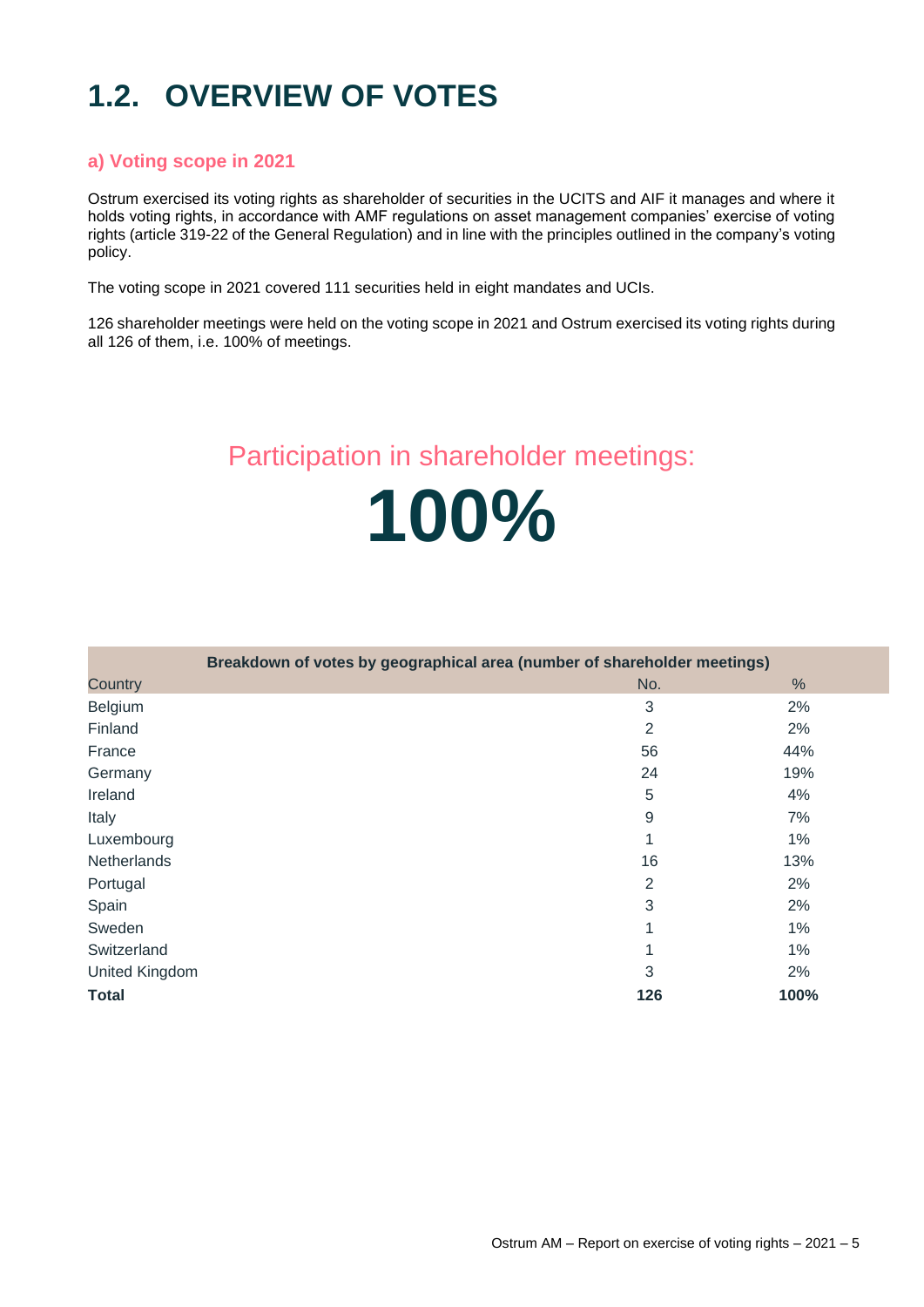#### **b) Overall statistics**

Of the 126 confirmed shareholder meetings where we voted, Ostrum expressed its opinion on 2,238 resolutions.

| Breakdown of votes per geographical area (number of resolutions) |       |               |
|------------------------------------------------------------------|-------|---------------|
| Country                                                          | No.   | $\frac{0}{0}$ |
| Belgium                                                          | 63    | 3%            |
| Finland                                                          | 37    | 2%            |
| France                                                           | 1,227 | 55%           |
| Germany                                                          | 330   | 15%           |
| Ireland                                                          | 73    | 3%            |
| Italy                                                            | 59    | 3%            |
| Luxembourg                                                       | 11    | 0%            |
| Netherlands                                                      | 255   | 11%           |
| Portugal                                                         | 20    | 1%            |
| Spain                                                            | 64    | 3%            |
| Sweden                                                           | 42    | 2%            |
| Switzerland                                                      | 29    | 1%            |
| United Kingdom                                                   | 28    | 1%            |
| <b>Total</b>                                                     | 2,238 | 100%          |

Out of the 2,231 resolutions for vote:



- Ostrum voted for 1,796 resolutions, or 80.5%;
- Ostrum voted against 426 resolutions, or 19.1%;

- Ostrum abstained from voting on 9 resolutions, or 0.4%.

Ostrum cast at least one opposing vote during 97 shareholder meetings, or 77% of shareholder meetings where it voted.

|                    |       |       |         |           | Breakdown of votes by geographical area (breakdown vote/country) |              |
|--------------------|-------|-------|---------|-----------|------------------------------------------------------------------|--------------|
| Country            | For   | % For | Against | % Against | Abstention                                                       | % Abstention |
| Belgium            | 45    | 3%    | 12      | 3%        | 0                                                                | $0\%$        |
| Finland            | 32    | 2%    | 4       | $1\%$     | $\overline{2}$                                                   | 22%          |
| France             | 965   | 54%   | 254     | 60%       | 2                                                                | 22%          |
| Germany            | 283   | 16%   | 45      | 11%       | 2                                                                | 22%          |
| Ireland            | 60    | 3%    | 15      | 4%        | 0                                                                | $0\%$        |
| Italy              | 40    | 2%    | 19      | 4%        | 0                                                                | $0\%$        |
| Luxembourg         | 7     | $0\%$ | 4       | 1%        | 0                                                                | $0\%$        |
| <b>Netherlands</b> | 222   | 12%   | 34      | 8%        | 4                                                                | 11%          |
| Portugal           | 16    | 1%    | 4       | 1%        | 0                                                                | $0\%$        |
| Spain              | 57    | 3%    | 6       | 1%        |                                                                  | 11%          |
| Sweden             | 23    | 1%    | 19      | 4%        | 0                                                                | $0\%$        |
| Switzerland        | 22    | 1%    | 6       | 1%        | 1                                                                | 11%          |
| United Kingdom     | 24    | 1%    | 4       | 1%        | 0                                                                | $0\%$        |
| <b>Total</b>       | 1,796 | 100%  | 426     | 100%      | 9                                                                | 100%         |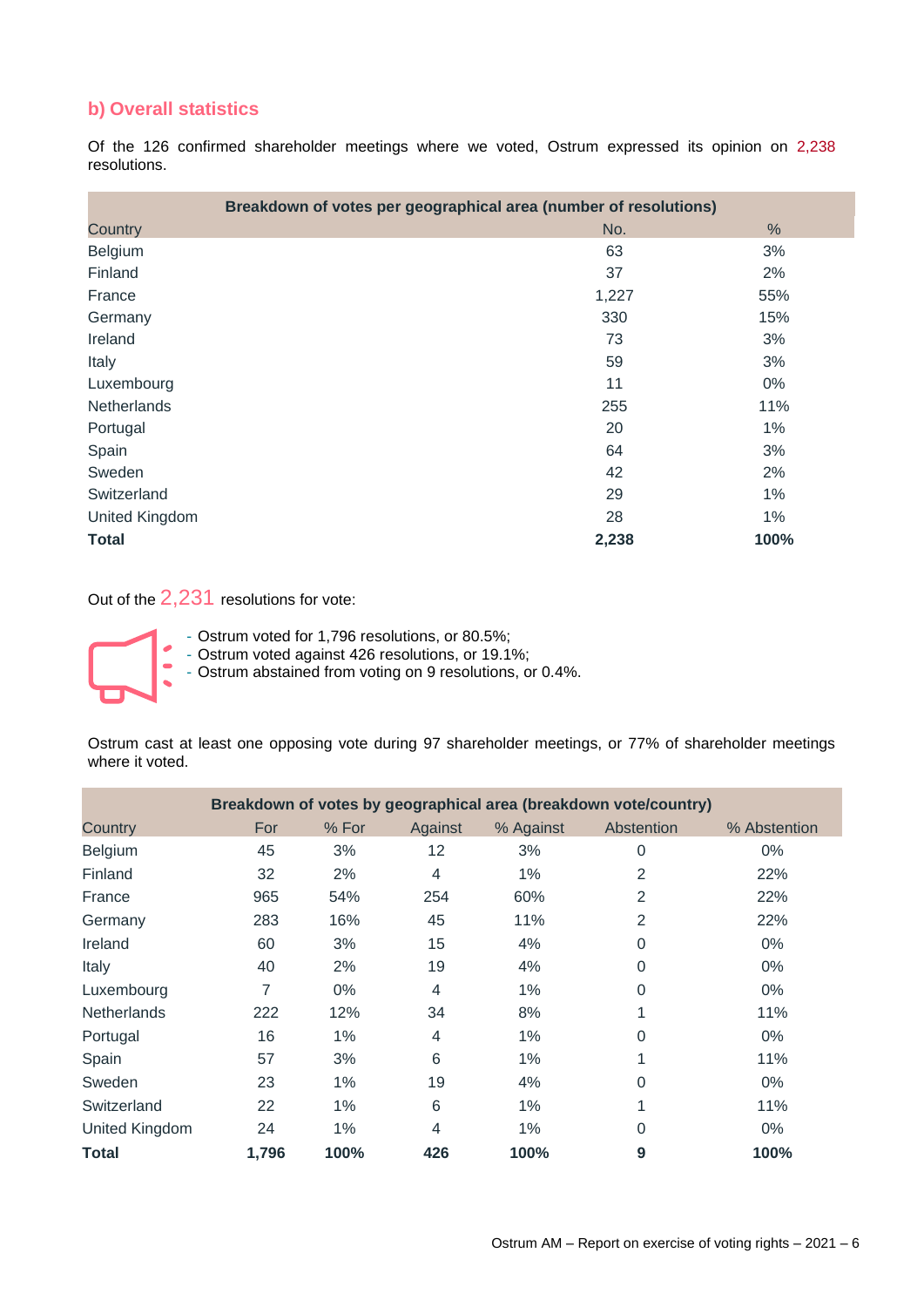

Across all geographies and themes, the average rate of against and abstention votes came to 9%.

Aside from shareholder resolutions, resolutions on the distribution of value met with the highest levels of opposition at 31%, in line with the requirements set out in Ostrum's voting policy.

Issues of financial structure and transparency of disclosure saw the lowest levels of opposition, reflecting European companies' greater efforts to take on board governance best practices, and tougher regulation.

#### **c) Analysis of Ostrum's voting priorities at shareholder meetings**

Ostrum AM's updated voting policy in 2021 focused in particular on the robustness of governance bodies for the companies in its portfolios.

Changes in our policy covered the board of directors and its committees, as we bolstered our criteria on independence, and set out more stringent requirements on the number of corporate offices held by directors, while also advocating for greater diversity of profiles.

We also addressed questions of governance by considering the quality of corporate incentive and compensation programs proposed by boards of directors. Ostrum AM paid much greater attention to the composition of these plans with a view to aligning managers' interests with those of other company stakeholders. We more actively analyzed data transparency, requirements to meet objectives, integration of non-financial aspects and assessed whether amounts paid out were reasonable.

Ostrum AM also incorporated the pledges set out in our own coal sector policy into our voting decisions.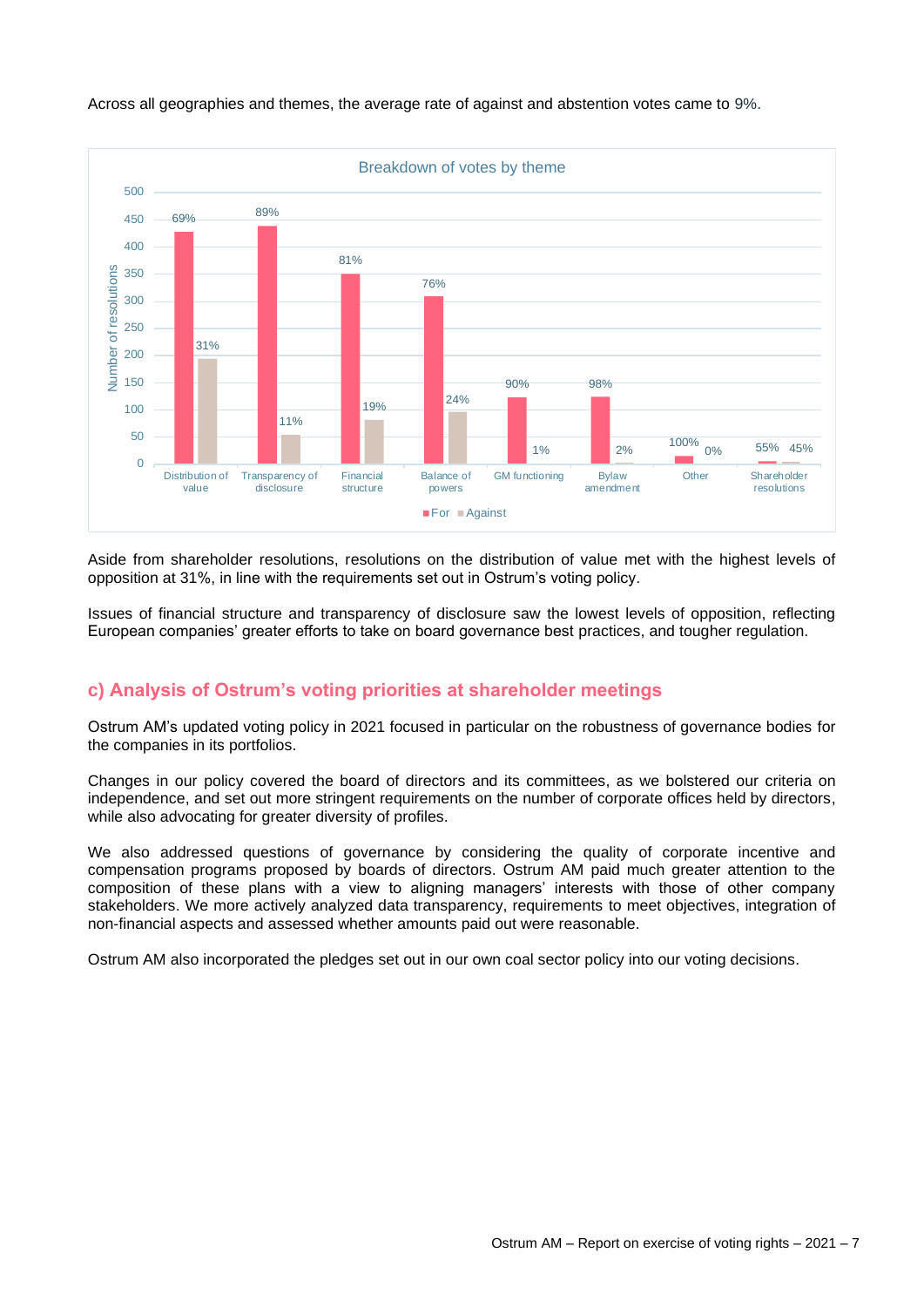#### **d) Analysis of factors of against/abstention votes**

The breakdown of opposition on all resolutions put to shareholder vote was as follows:



#### Distribution of value

Compensation accounted for 45% of our overall against and abstention votes, with an average opposition rate of 36%.

This figure for 2021 shareholder meetings compares with 7% in the 2020 voting period.



The increase in our rate of against and abstention votes this year can be attributed to the change in our voting policy on compensation for corporate officers as we waved in the following measures:

Capping performance-related compensation at 300% of executive directors' fixed salary;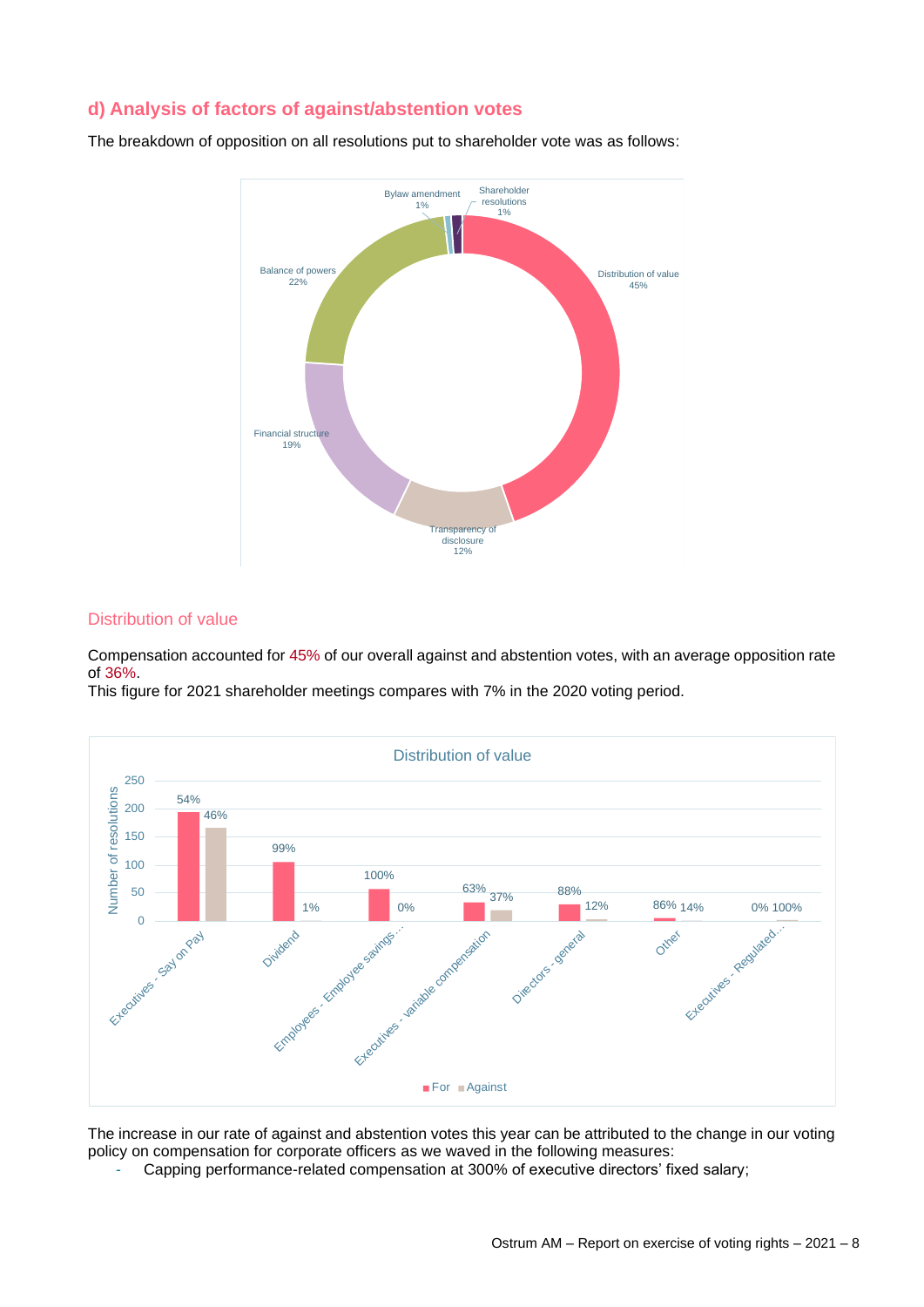- Capping the pay ratio between executive compensation and the median wage in the company if published at 120x;
- Capping the compensation gap at 150% of the median in a sample of comparable companies;
- More demanding requirements on transparency of compensation objectives and criteria. For example, we require the presence of non-financial targets in executives' long-term compensation plans.

Ostrum AM applies its voting policy with a view to ensuring that executive compensation is attractive, offers an incentive and promotes social cohesion in the company.

In the compensation category, we focused particularly on resolutions on approving managers' compensation policies and reports. In accordance with our voting policy, Ostrum voted against resolutions when transparency fell well short of market best practices and did not establish a clear connection between compensation paid out and value creation, when compensation policy and practices reflected an insufficient correlation with the company's actual performance and in the event of excessive compensation gaps with peers and staff in the company.

Looking to long-term compensation, the main reason for our against votes and abstentions was an insufficient correlation with long-term value creation e.g. payout of all or part of financial instruments with no related performance criteria. The lack of clear and precise information on performance conditions (where they exist) was another area for concern.

Looking to directors' compensation, Ostrum systematically opposed the use of variable financial instruments indexed to the company's share performance, as the alignment of directors' interests on the company share price creates a potential risk of conflict of interest in exercising their role. Our goal on votes on compensation was to penalize any excessive or unwarranted increase in the overall budget.

Lastly, we strongly encourage initiatives that enable employees to take a stake in their company and benefit from its results. We therefore supported all resolutions on employee savings schemes and opposed them only in the few cases that employee savings could be used by the company to control voting rights.

#### Balance of powers

Resolutions on the balance of powers accounted for 22% of our overall against and abstention votes, with an average opposition rate of 24%.

This compares to an opposition rate of 11% for 2020 voting.

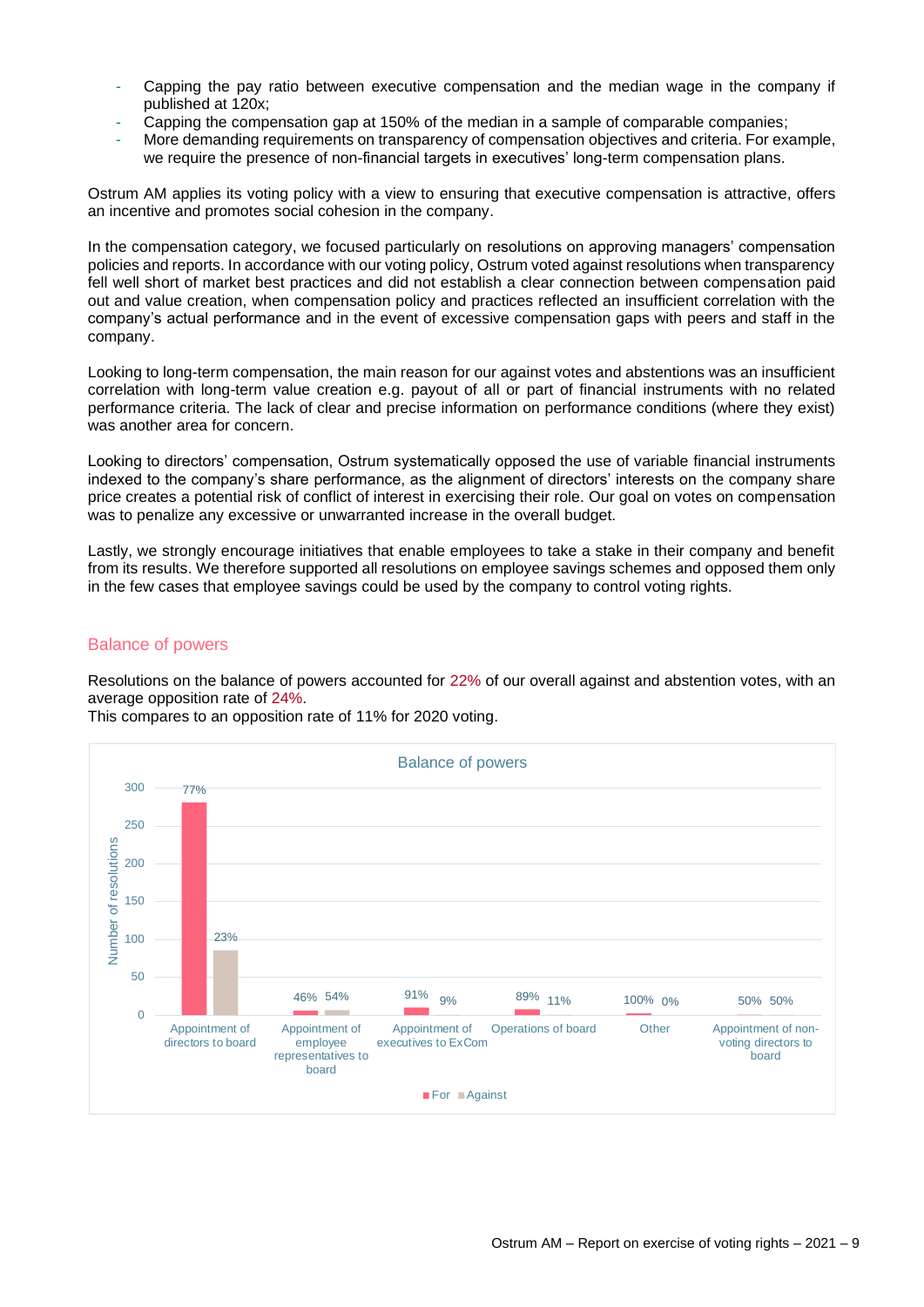The increase in our against and abstention votes this year can be attributed to changes in our voting policy regarding attendance, independence and gender diversity on boards of directors, as well as the relevance of directors' profiles.

The three reasons behind our opposition to the appointment of a director – in some case, several are combined – are as follows:

- In most cases, an excessive number of corporate offices held;
- An insufficient number of women on the board as compared to our voting policy requirements (< 40% of the total number of directors);
- Inadequate independence of the board or its committees.

Resolutions on director appointments accounted for almost all the resolutions in this category. Our proportion of against or abstention votes on this point increased to 23% vs. 11% in 2020 following a change in our voting policy on boards' skills, availability (stricter policy on number of corporate offices held), independence and diversity, with the requirement that women comprise at least 40% of the board.

#### Financial structure

Resolutions on financial structure accounted for 19% of total against votes and abstentions, with an average opposition rate of 19%.

This year's figure compares with 17% for 2020 voting. There has been little change in our policy on financial structure aspects this year.



We voted against a significant number of financial authorizations (75%) as they can be used as anti-takeover measures, known as poison pills. Resolutions on these issues are very specific to the European markets. Ostrum took a fairly pragmatic approach on this matter, with our against votes reflecting the fact that the governance structure often did not provide sufficient guarantees that these set-ups would be used in the company's long-term interests.

Resolutions relative to greenshoe options during capital increases were refused in connection with the type of capital increase involved i.e. dilution, removal of preferential subscription rights, anti-takeover measures, etc.

#### Transparency of financial disclosure

Issues of transparency of disclosure accounted for 12% of overall against votes and abstentions, with an average opposition rate of 11%.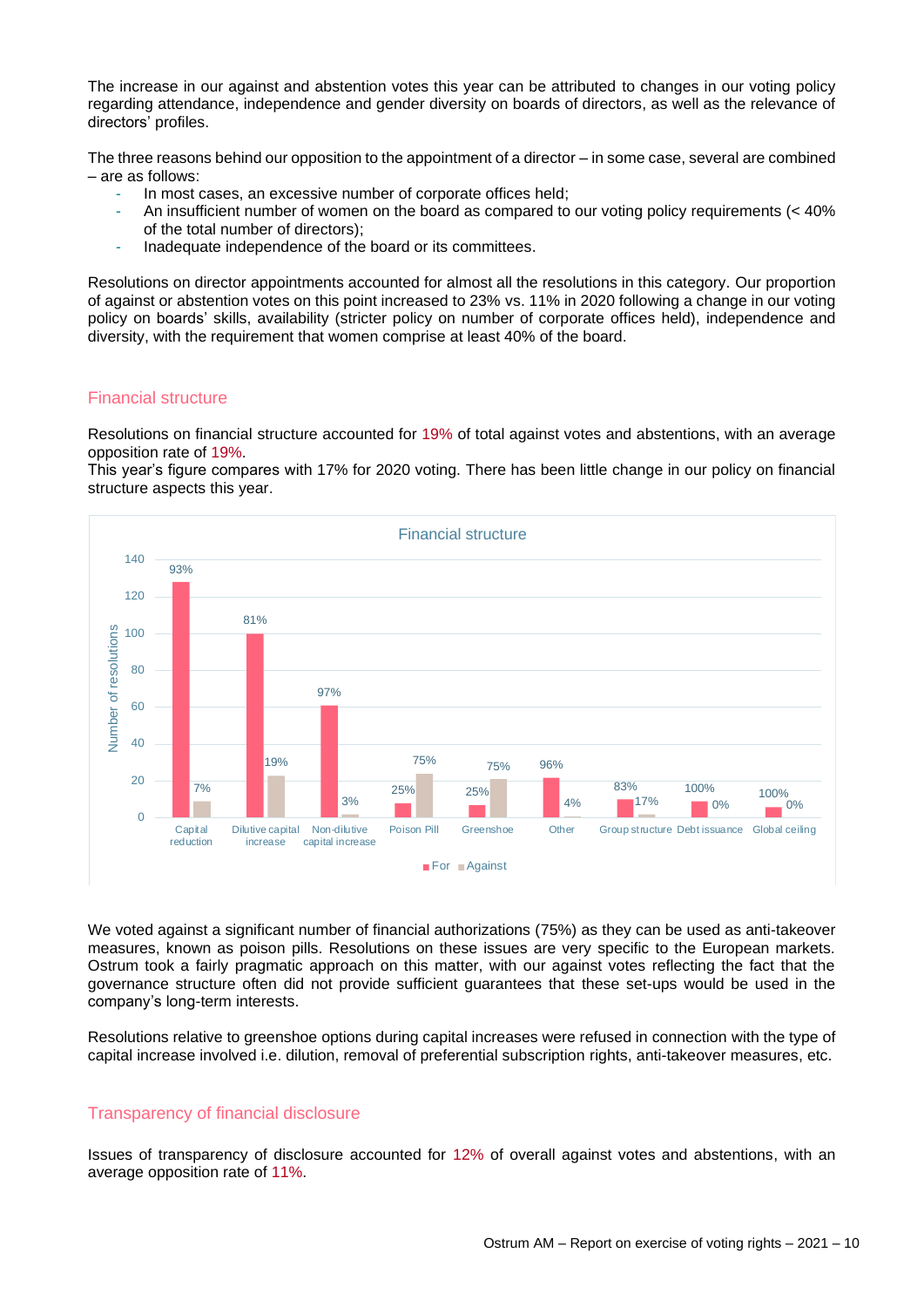This is compared with a rate of 9% for 2020 shareholder meetings. There has been little change in our voting policy on the transparency of financial disclosure this year.



Ostrum paid particular attention to the appointment and compensation of statutory auditors within this theme (with two resolutions related to donations).

Our votes against and abstentions on the appointment and compensation of statutory auditors primarily involved situations where there was a doubt over their independence as fees paid for non-audit related tasks were the equivalent of more than 50% of the amount paid for audits, or where their role exceeded three terms (18 years)

Our against votes and abstentions on regulated agreements mostly involved situations where transparency of disclosure prevented an assessment of the regularity of these contracts i.e. transactions, service provision, additional compensation for corporate officers.

Our against votes on final discharge can mostly be attributed to our opposition to supporting this resolution in countries where this type of move prevents shareholders from filing legal proceedings: this practice continues in several European countries, despite the fact that investors have challenged it.

#### Shareholder resolutions

Shareholder resolutions accounted for 1% of our total against votes and abstentions. Of the 11 resolutions put forward, Ostrum AM supported 6, covering the following subjects:

- Improvement in shareholder dialogue at shareholder meetings organized in a virtual format (Siemens, Deutsche Telekom);
- The election of directors selected using a voting by list system (*voto di lista*) for some Italian shareholder meetings (Unicredit, Amplifon);
- The proposal to launch a more ambitious employee shareholding program (Orange);
- Limiting the number of offices that a director can hold simultaneously (Orange);
- Moderation of the dividend payout rate (Engie).

#### Say on Climate

We voted on six climate-related resolutions in 2021. We welcome companies' willingness to consult shareholders on their climate strategies, but we feel that they fail to take the fully comprehensive approach required to address these challenges.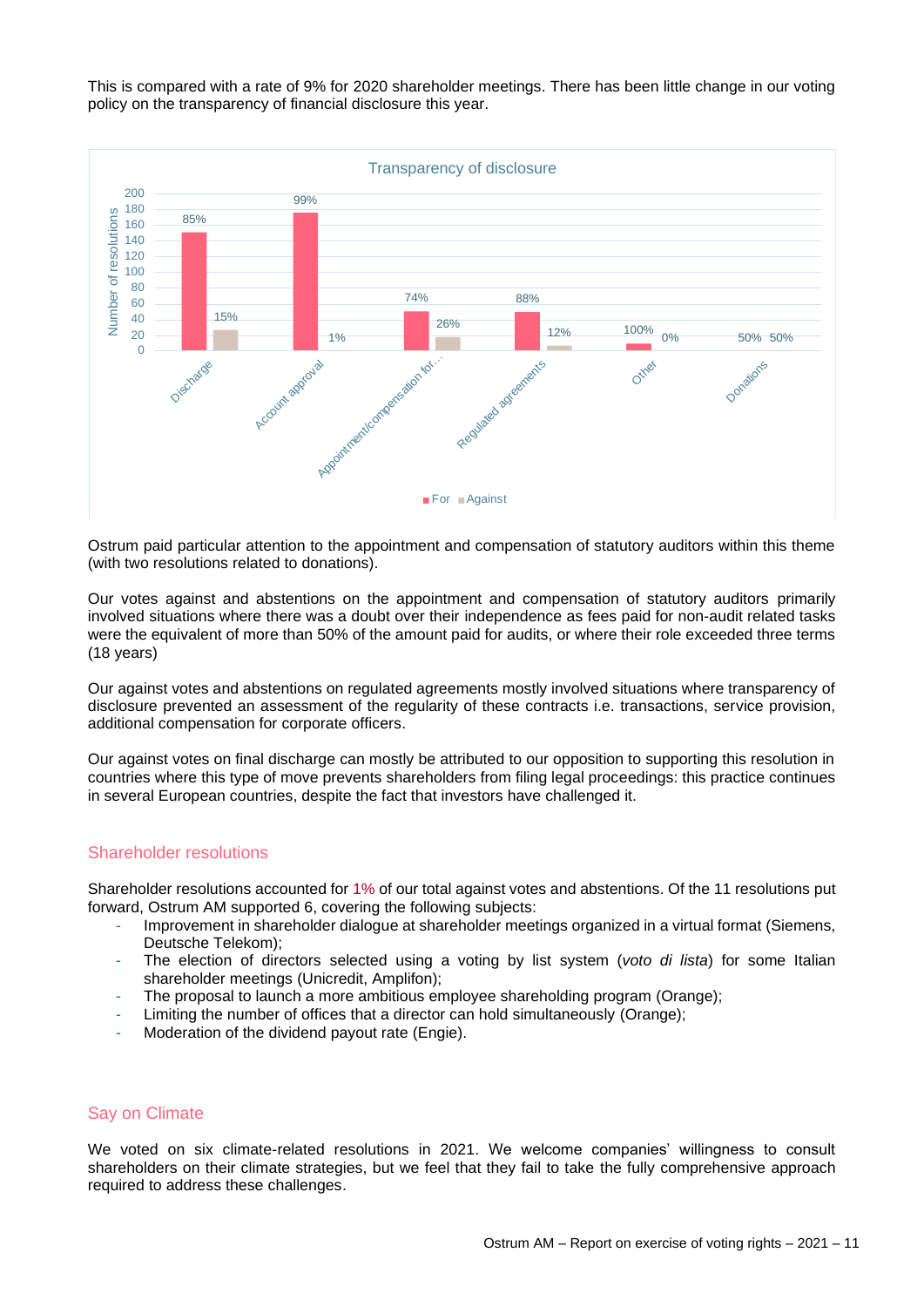From an investor standpoint, it remains challenging to analyze these resolutions as a result of an insufficient regulatory framework and the lack of broad-based agreement on the approach. Progress on methodology is therefore required from both issuers and investors.

The six resolutions where Ostrum AM voted in this category in 2021 were as follows:

#### **1. Atos (For)**

Atos pledged to halve its emissions between 2019 and 2025 in absolute terms, while also announcing that it would offset all its scope 1, 2 and 3 emissions out to 2028. These goals align with the SBTi's 1.5°C scenario.

However, Atos' action plan lacked detailed information. The company will draw on a number of key areas to reduce its carbon emissions for its direct scope i.e. decarbonization of datacenters, the use of teleworking to optimize emissions from its real estate portfolio and the electrification of its company vehicle range. Atos also set an internal carbon tax for its indirect emissions of €80 per metric ton. Additionally, the company committed to working with suppliers to decarbonize its supply chain and has stated that it uses carbon sequestration strategies to offset any residual emissions.

We advocate for greater detail on the impact of each of these initiatives, particularly given the fairly shortterm timeframe for meeting these goals.

Meanwhile looking to governance dimensions, we are disappointed that no pledges were made to regularly consult shareholders on the climate strategy.

#### **2. Iberdrola (For)**

Iberdrola has committed to reducing the intensity of CO2 emissions to 50  $qCO<sub>2</sub>/KWh$  by 2030 and is targeting carbon neutrality by 2050: these goals have been approved by the SBTi (1.5°C scenario). The group has quantified investment devoted to achieving these business decarbonization goals by 2030. However, it has not yet disclosed details on its action plan beyond 2030. Executive compensation incorporates a decarbonization goal aligned with the company's strategy.

In addition to these aspects, the group's board of directors has the wherewithal to approve the company's climate strategy.

Looking beyond climate goals, Iberdrola has also set objectives to pursue a just energy transition.

#### **3. Nestlé (For)**

Nestlé is aiming to halve its greenhouse gas emissions across all three scopes by 2030, regardless of its pace of growth. We applaud efforts to provide a breakdown of measures required to achieve these goals, including information on carbon offsetting (14% of 2018 emissions). The company has particularly set out details on investment required to achieve its intermediate goals in 2025.

Nestlé is set to split its Nomination and Sustainability Committee into two separate committees, each devoted to its own specific topics. Additionally, the committee's roles will comprise supervising execution of the company's decarbonization plan, support for human rights, and human resources management, including diversity and inclusion.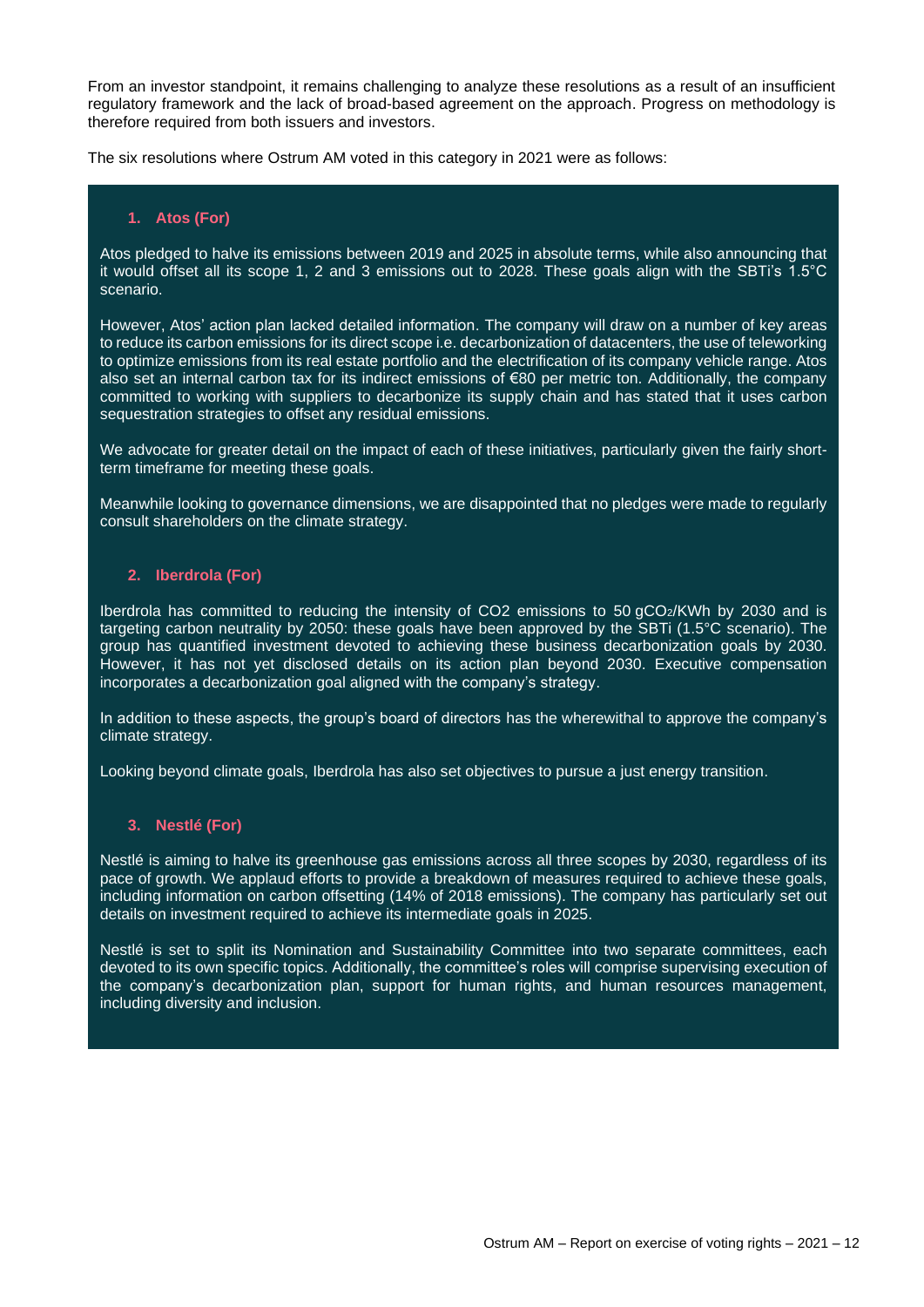#### **4. TotalEnergies (Abstention)**

TotalEnergies has committed to achieving carbon neutrality on its three scopes out to 2050. However, targets for 2030 do not point to a significant reduction in emissions in absolute terms.

TotalEnergies presented a relatively detailed action plan with a view to achieving the company's goals, including information on investment allocated to decarbonization. It also quantified the use of carbon offsetting mechanisms.

Looking to governance dimensions, the group has a committee devoted to strategy and CSR, which is responsible for assessing its strategy and the environmental challenges it faces in particular. However, this committee is chaired by Patrick Pouyanné, who is also chair of the board of directors. In light of the company's showings on environmental dimensions, we encourage it to appoint an independent director to chair this committee.

We welcome the group's efforts to align executives' performance targets with its climate strategy, although this strategy fails to tackle the extent of world decarbonization challenges. Additionally, we would advocate moves for climate targets to account for a larger portion of the performance-related compensation budget.

We abstained in 2021.

#### **5. Unilever (For)**

The company is pursuing carbon neutrality over all three emission scopes by 2039, and targets are approved by the SBTi (compliant with a 1.5°C scenario). The intermediate goal for 2030 does not pursue a reduction in the company's emissions over all three scopes in absolute terms, but rather it seeks to halve its carbon footprint per customer. This pledge makes it difficult to ascertain the actual extent of decarbonization in absolute terms.

Unilever has put forward initiatives to reduce its emissions, but the effects of these are not clearly quantified. For example, the group did not provide precise details on the use of carbon offsetting mechanisms: it announced that it does not use offsetting techniques, yet its brands may resort to these strategies on an individual basis, particularly by the use of natural carbon sinks.

Executives' and managers' performance-related compensation is not directly connected to the company's decarbonization across the three scopes, but rather to the direct scope, as well as specific rather than systemic aspects, such as the percentage of palm oil with sustainable accreditations.

#### **6. Vinci (For)**

Vinci did not set detailed decarbonization targets for scope 3, which is estimated to account for 95% of total emissions. However, the company announced that it would be in a position to set out a commitment on its indirect scope in 2021: we therefore supported the resolution this year. Nevertheless, if we look beyond the targets, the company's decarbonization strategy cannot be deemed as credible in light of its multiple gaps.

Firstly, the lack of quantified details on the impact of the company's measures to decarbonize its businesses makes it impossible to ascertain if they are sufficient to achieve its goals e.g. it fails to present the investment budget that it will set aside to meet its targets.

Similarly, the company does not provide details of the role played by carbon offsetting measures in its plan.

Lastly, we applaud the fact that the board of directors has taken action to address these challenges, with CSR and environmental committees. However, using the CDP score as a compensation performance factor is not an appropriate target, as it is not related to the company's decarbonization program. We encourage the company to align executive performance criteria with its climate strategy.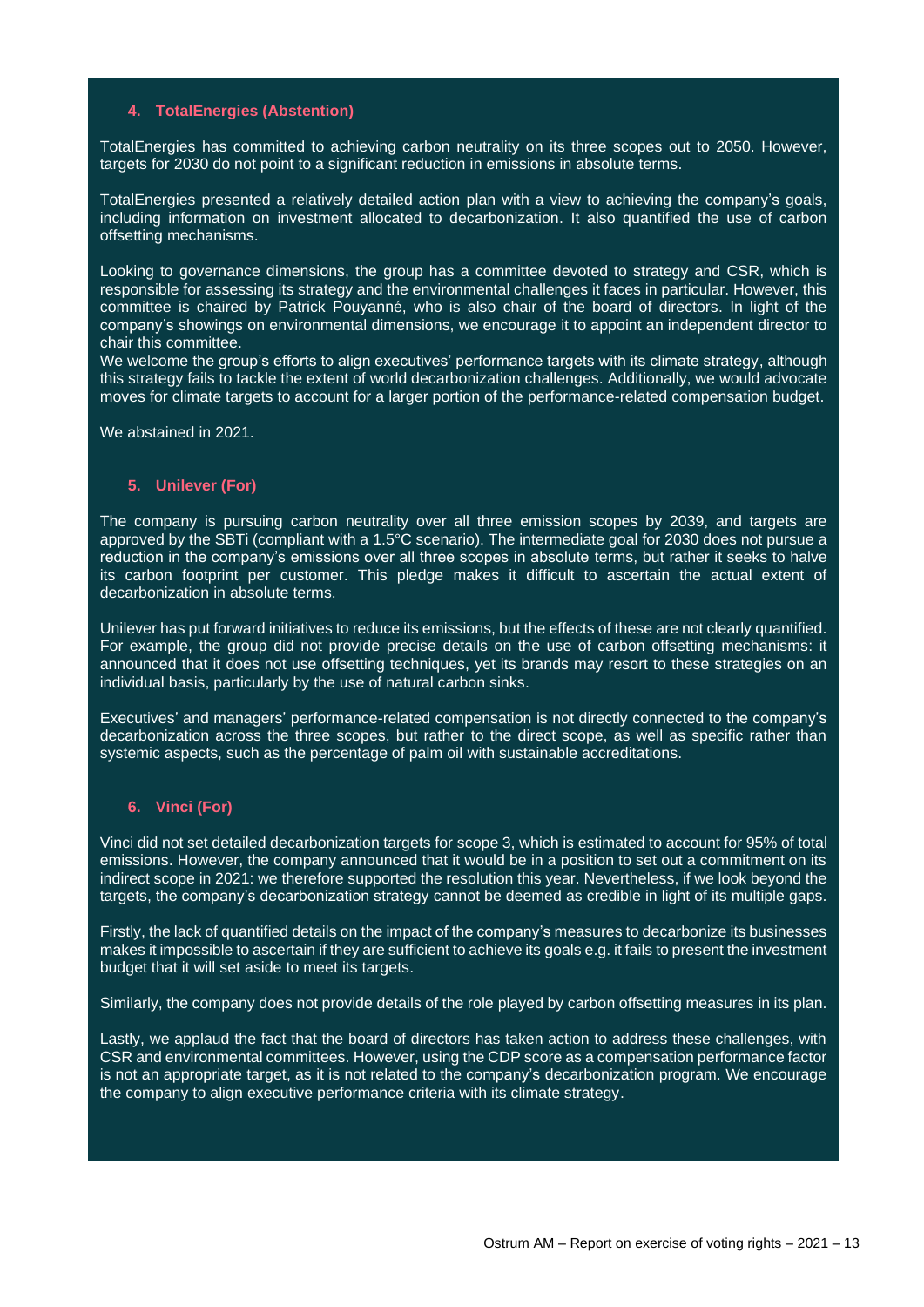Based on the information and skills available when we analyzed these climate resolutions, we can summarize our understanding of the companies' climate strategies as follows:

|              | Atos | Iberdrola | <b>Nestlé</b> | <b>TotalEnergies</b> | Jnilever | /inci |
|--------------|------|-----------|---------------|----------------------|----------|-------|
| Targets      |      |           |               |                      |          |       |
| Action plan  |      | $\sim$    |               | $\mathbf{r}$         |          |       |
| Fransparency |      |           |               |                      |          |       |
| Governance   |      |           |               |                      |          |       |

#### **e) Conflict of interest situations**

In compliance with its voting policy, Ostrum, which is part of Groupe BPCE, exercises its voting rights in the exclusive interest of unit-holders and does not take part in the shareholder meetings of entities of Groupe BPCE or Groupe BPCE's subsidiaries/holdings, the securities of which are traded on the market. Some other stocks may also be excluded after analysis by the Compliance department.

## <span id="page-13-0"></span>**1.3. ISSUER DIALOGUE**

The exercise of voting rights is an opportunity for Ostrum to engage in dialogue on non-financial issues with companies in which it invests.

Our aims:

- Explain the reasons behind our against votes with a view to encouraging companies to align on governance best practices;
- Improve resolution analysis and offer companies an opportunity to provide additional information.

Our initiatives in 2021: we sent our voting intentions to companies when opposition was voiced at the shareholder meeting in question.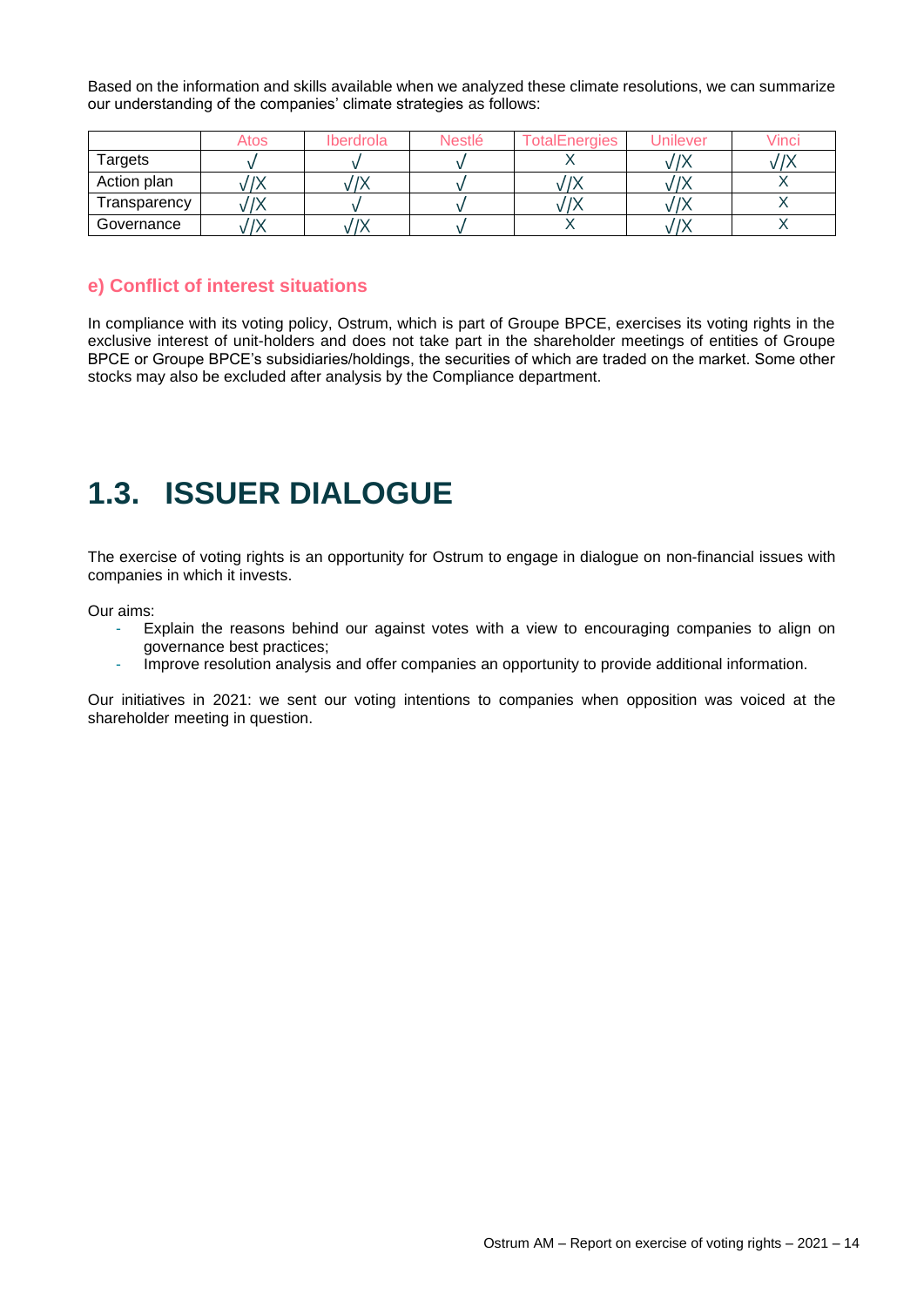### **Key areas for engagement in 2021**

#### 1. Unilever: First Say on Climate in FTSE 100

*The Say on Climate initiative draws on the Say on Pay movement and comprises an advisory resolution whereby companies submits their decarbonization policies to approval at the shareholder meeting.*

| <b>Company</b><br><b>Unilever</b>                             | We voted for the Say on Climate put forward by Unilever for the<br>following reasons:                                                                                                                                                                                                                                                                                                                                                                                                                                                                                                                                                                                                                                                                                            |
|---------------------------------------------------------------|----------------------------------------------------------------------------------------------------------------------------------------------------------------------------------------------------------------------------------------------------------------------------------------------------------------------------------------------------------------------------------------------------------------------------------------------------------------------------------------------------------------------------------------------------------------------------------------------------------------------------------------------------------------------------------------------------------------------------------------------------------------------------------|
| <b>Theme</b><br>Say on Climate<br><b>Decision</b><br>Approval | Pledge to reduce direct and indirect emissions (upstream and<br>$\bullet$<br>downstream) with the aim of halving the carbon footprint over<br>the product life cycle between 2010 and 2030 and the goal of<br>going neutral in 2039;<br>Description of the contribution from carbon offsetting<br>$\bullet$<br>measures excluded from consideration over the period to<br>2030, but considered subsequently: with the reservation that<br>they are not already measured;<br>Industry reference body the Science-based Targets Initiative<br>$\bullet$<br>(SBTi) approved two thirds of goals, although it does not yet<br>have a final analysis framework for net zero objectives;<br>Progress on the decarbonization plan is put to the vote every<br>$\bullet$<br>three years. |
|                                                               | We particularly note certain aspects that should be monitored going<br>forward i.e. the exclusion of use-phase emissions for example the<br>impact of water used to wash clothes. Use-phase emissions alone<br>account for 65% of Unilever's total emissions, but are not yet required<br>to be included mandatorily in the company's scope for action.                                                                                                                                                                                                                                                                                                                                                                                                                          |

2. TeamViewer: Absence of Say on Pay and overrepresentation of Permira on the supervisory board

| <b>Company</b><br><b>TeamViewer</b><br><b>Theme</b><br>Say on Pay<br><b>Decision</b><br>Opposition | When the 2021 shareholder meeting was announced, we were looking<br>for progress on two areas:<br>1. On the one hand, there were questions on executive<br>compensation in terms of both the amount and the absence of<br>a resolution on its approval. The company's compensation<br>policy was developed before its IPO and the size of the<br>business means that there is no requirement to submit this<br>report to vote: shareholders were therefore not consulted.<br>As such we voted against the approval of accounts to reflect our<br>opposition to this practice.                 |
|----------------------------------------------------------------------------------------------------|-----------------------------------------------------------------------------------------------------------------------------------------------------------------------------------------------------------------------------------------------------------------------------------------------------------------------------------------------------------------------------------------------------------------------------------------------------------------------------------------------------------------------------------------------------------------------------------------------|
|                                                                                                    | 2. On the other hand, the proportion of directors representing<br>investment fund Permira on the board of directors led to<br>overrepresentation for this shareholder as compared with its<br>stake in the company. Directors representing the fund only<br>plan to leave the board of directors at the end of their term -<br>mostly in 2023 – despite the fact that it reduced its stake in the<br>company. The company did not change its proposals even<br>after shareholders pursued engagement and dialogue efforts<br>on this issue.<br>Ostrum AM therefore opposed their appointment. |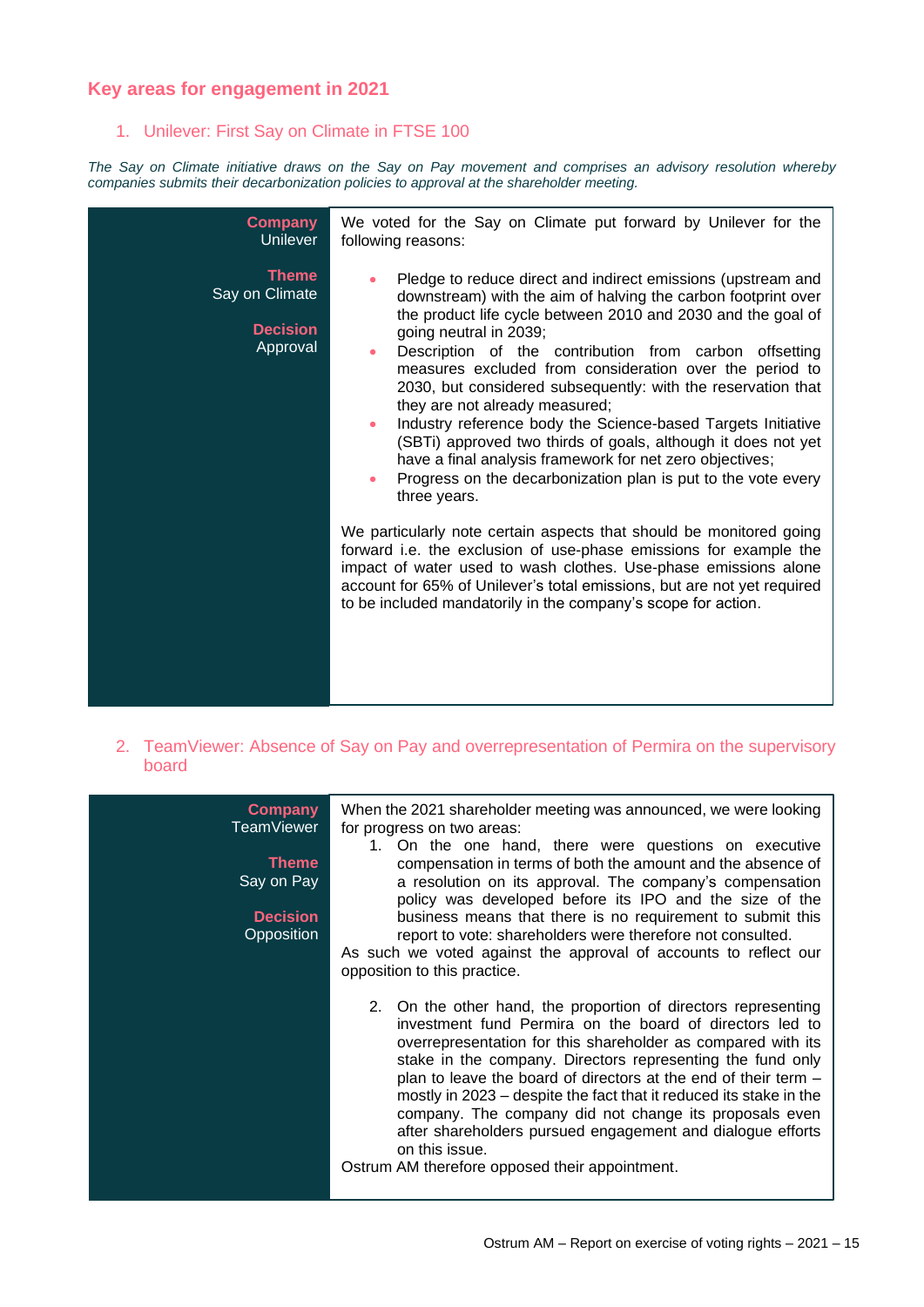3. Neste: voting by list and transparency of compensation policy

| <b>Company</b><br><b>Neste</b><br><b>Theme</b>            | Neste's compensation report did not present sufficiently detailed<br>information on criteria that could be used to evaluate executives'<br>achievement of their objectives.                                                                                                                                                                                      |
|-----------------------------------------------------------|------------------------------------------------------------------------------------------------------------------------------------------------------------------------------------------------------------------------------------------------------------------------------------------------------------------------------------------------------------------|
| Transparency of disclosure<br><b>Decision</b><br>Approval | However, amounts were deemed to be low as compared with usual<br>practices in the sector, and the company was open to dialogue and has<br>pledged to take on board our comments in drafting the compensation<br>report for the next financial year: we therefore decided to vote for the<br>resolution, going against our usual voting policy here at Ostrum AM. |
|                                                           | Looking to the appointment of directors, the proposal was made on a<br>list basis, which left no other choice than to vote for or against all<br>directors. Best practices involve opposing this practice on principle as<br>shareholders cannot choose from among the directors proposed: we<br>therefore voted against this resolution.                        |
|                                                           | In practice, there is a consensus between the three main shareholders<br>and management at Neste to set out a list of members. The company's<br>representative appreciated our preference for one vote per director and<br>confirmed that the practice was shared across Finnish corporation.                                                                    |
|                                                           |                                                                                                                                                                                                                                                                                                                                                                  |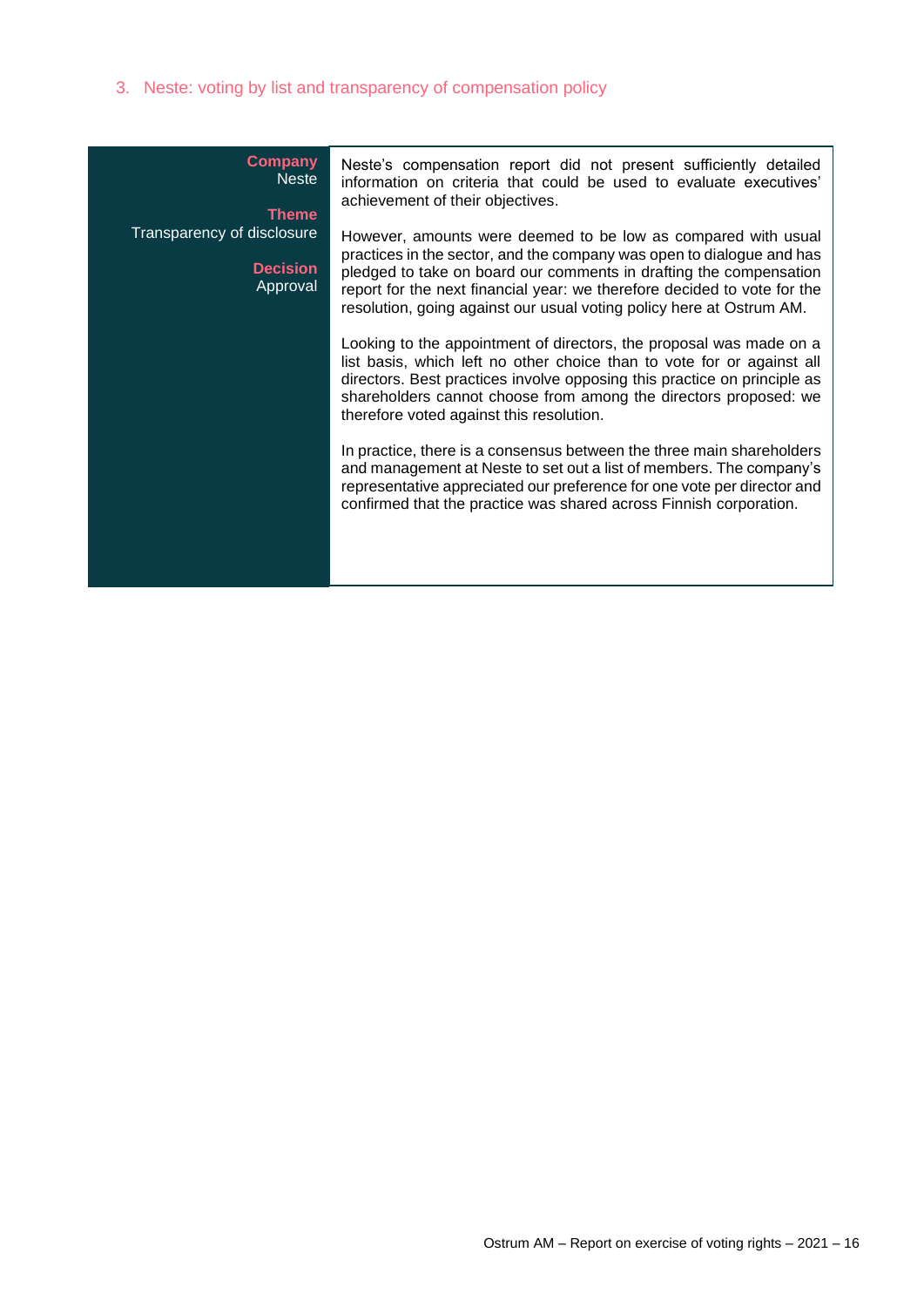### **ADDITIONAL NOTES**

*Asset management company regulated by AMF under n° GP-18000014 – Limited company with a share capital of 48 518 602 €. Trade register n°525 192 753 Paris – VAT: FR 93 525 192 753 – Registered Office: 43, avenue Pierre Mendès-France, 75013 Paris – [www.ostrum.com](http://www.ostrum.com/)*

*This document is intended for professional clients in accordance with MIFID. It may not be used for any purpose other than that for which it was conceived and may not be copied, distributed or communicated to third parties, in part or in whole, without the prior written authorization of Ostrum Asset Management.*

*None of the information contained in this document should be interpreted as having any contractual value. This document is produced purely for the purposes of providing indicative information. This document consists of a presentation created and prepared by Ostrum Asset Management based on sources it considers to be reliable.* 

*Ostrum Asset Management will not be held responsible for any decision taken or not taken on the basis of the information contained in this document, nor in the use that a third party might make of the information. Figures mentioned refer to previous years. Past performance does not guarantee future results. Any reference to a ranking, a rating or an award provides no guarantee for future performance and is not constant over time. Reference to a ranking and/or an award does not indicate the future performance of the UCITS/AIF or the fund manager.*

*Under Ostrum Asset Management's social responsibility policy, and in accordance with the treaties signed by the French government, the funds directly managed by Ostrum Asset Management do not invest in any company that manufactures, sells or stocks anti-personnel mines and cluster bombs.*